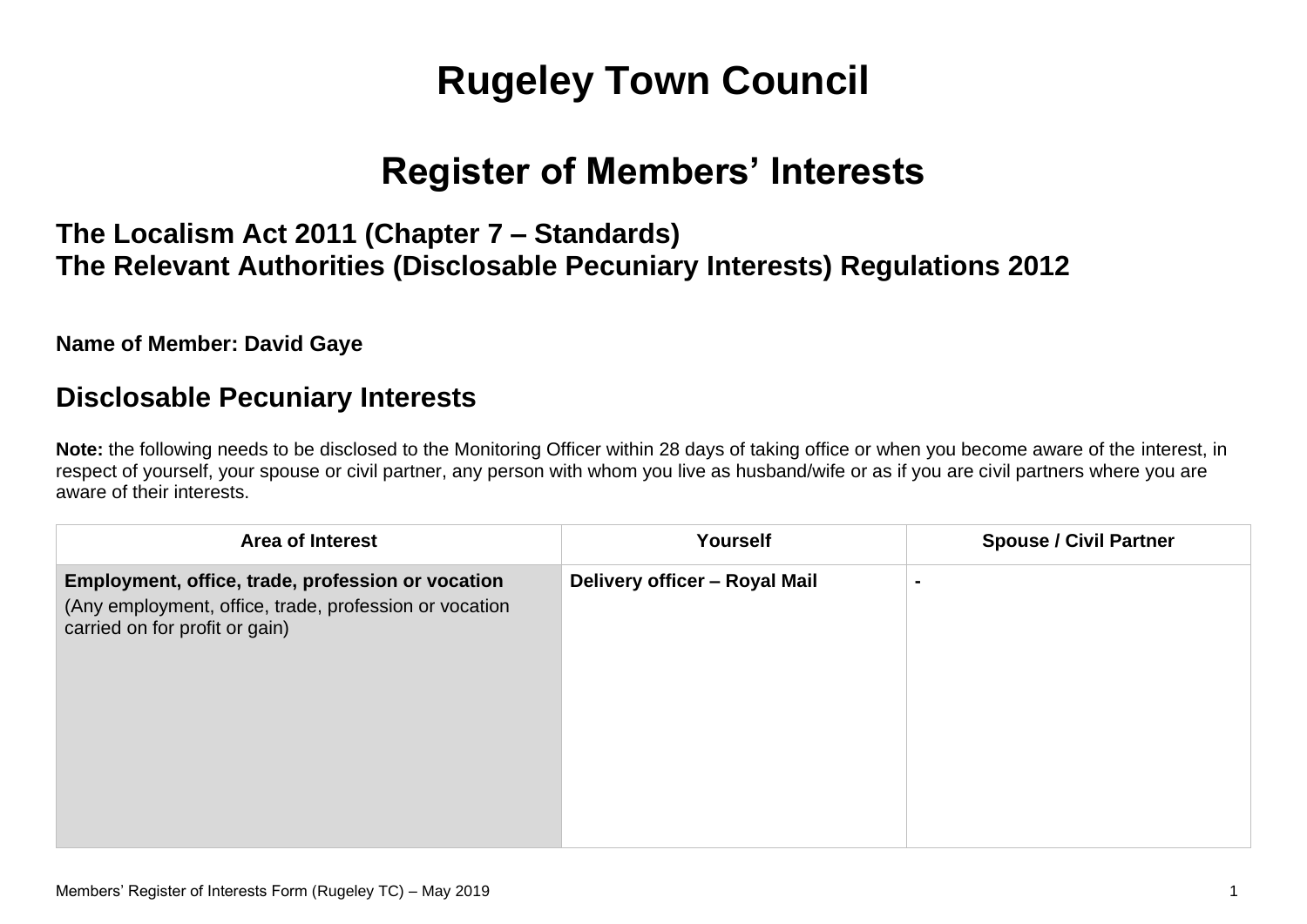| <b>Area of Interest</b>                                                                                                                                                                                                                                                                                                                                                                                                                               | Yourself                                                                      | <b>Spouse / Civil Partner</b> |
|-------------------------------------------------------------------------------------------------------------------------------------------------------------------------------------------------------------------------------------------------------------------------------------------------------------------------------------------------------------------------------------------------------------------------------------------------------|-------------------------------------------------------------------------------|-------------------------------|
| Sponsorship<br>(Any payment or provision of any other financial benefit<br>(other than from the relevant authority) made or provided<br>within the relevant period in respect of any expenses<br>incurred in carrying out duties as a member, or towards the<br>election expenses.<br>This includes any payment or financial benefit from a trade<br>union within the meaning of the Trade Union and Labour<br>Relations (Consolidation) Act 1992(a). | N/A                                                                           |                               |
| <b>Contracts</b><br>(Any contract which is made between the relevant person<br>(or a body in which the relevant person has a beneficial<br>interest) and the relevant authority -<br>under which goods or services are to be provided or<br>(a)<br>works are to be executed; and<br>which has not been fully discharged.<br>(b)                                                                                                                       |                                                                               |                               |
| Land<br>(Any beneficial interest land which is within the area of the<br>relevant authority)                                                                                                                                                                                                                                                                                                                                                          | <b>34 Cambrian Lane</b><br><b>Rugeley</b><br><b>Staffs</b><br><b>WS15 2XH</b> |                               |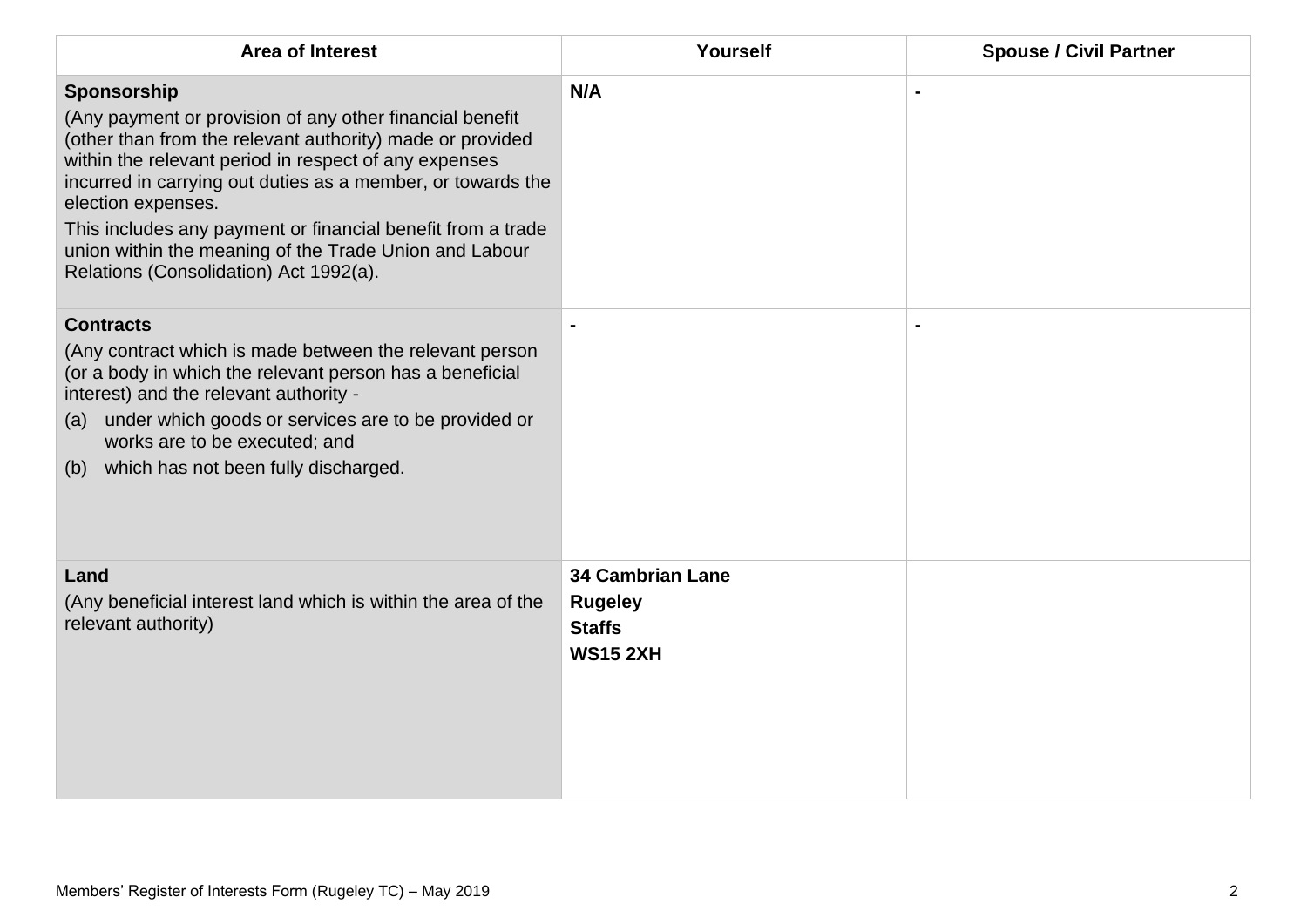| <b>Area of Interest</b>                                                                                                                                                                                                                                                                                                                                                                                             | Yourself | <b>Spouse / Civil Partner</b> |
|---------------------------------------------------------------------------------------------------------------------------------------------------------------------------------------------------------------------------------------------------------------------------------------------------------------------------------------------------------------------------------------------------------------------|----------|-------------------------------|
| <b>Licences</b><br>(Any licence (alone or jointly with others) to occupy land in<br>the area of the relevant authority for a month or longer.                                                                                                                                                                                                                                                                       | N/A      |                               |
| <b>Corporate tenancies</b><br>(Any tenancy where to your knowledge) -<br>the landlord is the relevant authority; and<br>(a)<br>the tenant is a body in which the relevant person has<br>(b)<br>a beneficial interest.                                                                                                                                                                                               | N/A      |                               |
| <b>Securities</b><br>(Any beneficial interest in securities of a body where -<br>that body where to your knowledge has a place of<br>(a)<br>business or land in the area of the relevant authority;<br>and<br>either -<br>(b)                                                                                                                                                                                       | N/A      |                               |
| the total nominal value of the securities exceeds<br>(i)<br>£25,000 or one hundredth of the total issued<br>share capital of that body; or<br>if the share capital of that body is of more than<br>(ii)<br>one class, the total nominal value of the shares of<br>any one class in which the relevant person has a<br>beneficial interest exceeds one hundredth of the<br>total issued share capital of that class. |          |                               |